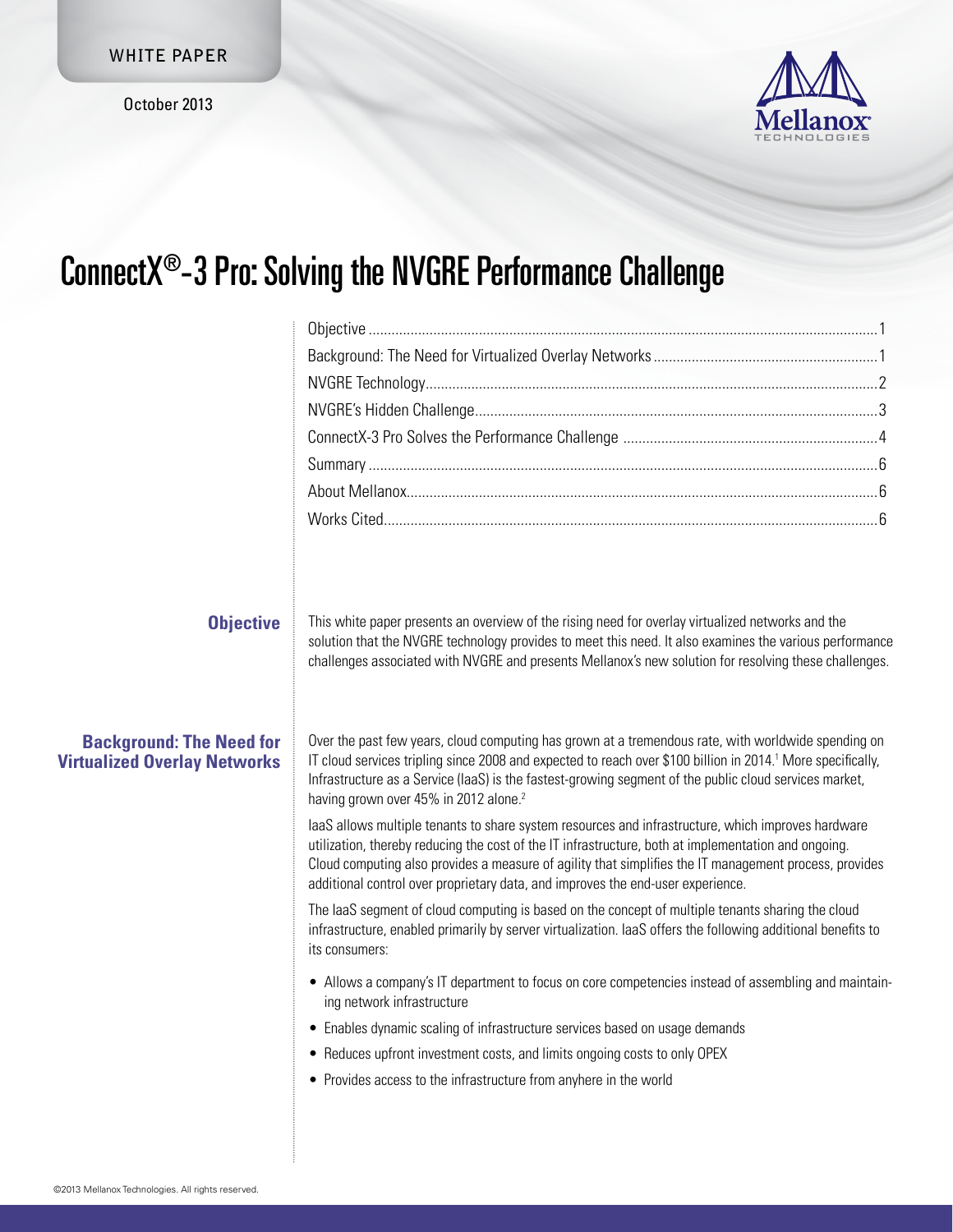<span id="page-1-0"></span>IaaS providers need to support multiple tenancies on their datacenter infrastructure, creating the need to isolate each tenant within the network to provide the security and traffic isolation levels that independent infrastructure provides. This has typically been achieved through the use of VLANs, which segment the network into virtual network entities to provide security and network traffic control.

As the demand for cloud services continues to grow, many large consumers have outgrown the most basic solutions. For example, VLAN usage is limited to 4,096 entities (VLAN IDs), which, given the tremendous growth in cloud-based networks, is far from sufficient segmentation. A more scalable solution has become a necessity.

A number of solutions exist to address these issues, each with its own advantages and disadvantages. Technologies such as multiple VLANs (known as Q-in-Q) or MAC-in-MAC try to address the scalability concern by multiplying the number of possible VLAN IDs or MAC addresses that are used. Such technologies, however, remain in the Layer 2 (L2) domain, which means there are inherent challenges in scaling to a high number of entities. For example, Spanning Tree (STP), Rapid Spanning Tree (RTSP), or Multiple Spanning Tree (MSTP) are typically used to prevent loops, but half the connections in the "tree" are reserved (stand-by) for link failures. As a result, the network structure remains cumbersome.

An additional challenge in using new VLAN or MAC addresses stems from the need for configuration changes to the existing Layer-2 infrastructure, which complicates Virtual Machine (VM) and workload migration from server to server in the virtual domain.

As demonstrated in Figure 1, an approach that successfully addresses these challenges is to create a virtual network that transports data across existing Layer-3 (IP) infrastructure. A Layer-2 virtual overlay scheme builds a virtual L2 network on top of multiple L3 subnetworks using GRE tunnels between virtual machines (VMs), which operate in separate networks while operating as if they were attached to the same L2 subnet. By adding this L2 virtual overlay scheme on top of the L3 network, administrators are able to scale their cloud-based services without having to significantly reconfigure or add to existing infrastructure.



*Figure 1. Network Virtualization Before and After Overlay Network*

## **NVGRE Technology**

In order for an overlay network to be of any use, a technology is required to encapsulate data such that it can tunnel into Layer 2 and be carried across Layer 3. One leading technology that provides this encapsulation and aims to resolve both the security and scalability issues is Network Virtualization using Generic Routing Encapsulation (NVGRE). NVGRE technology provides a solution for stretching the L2 network over the virtual L3 IP network.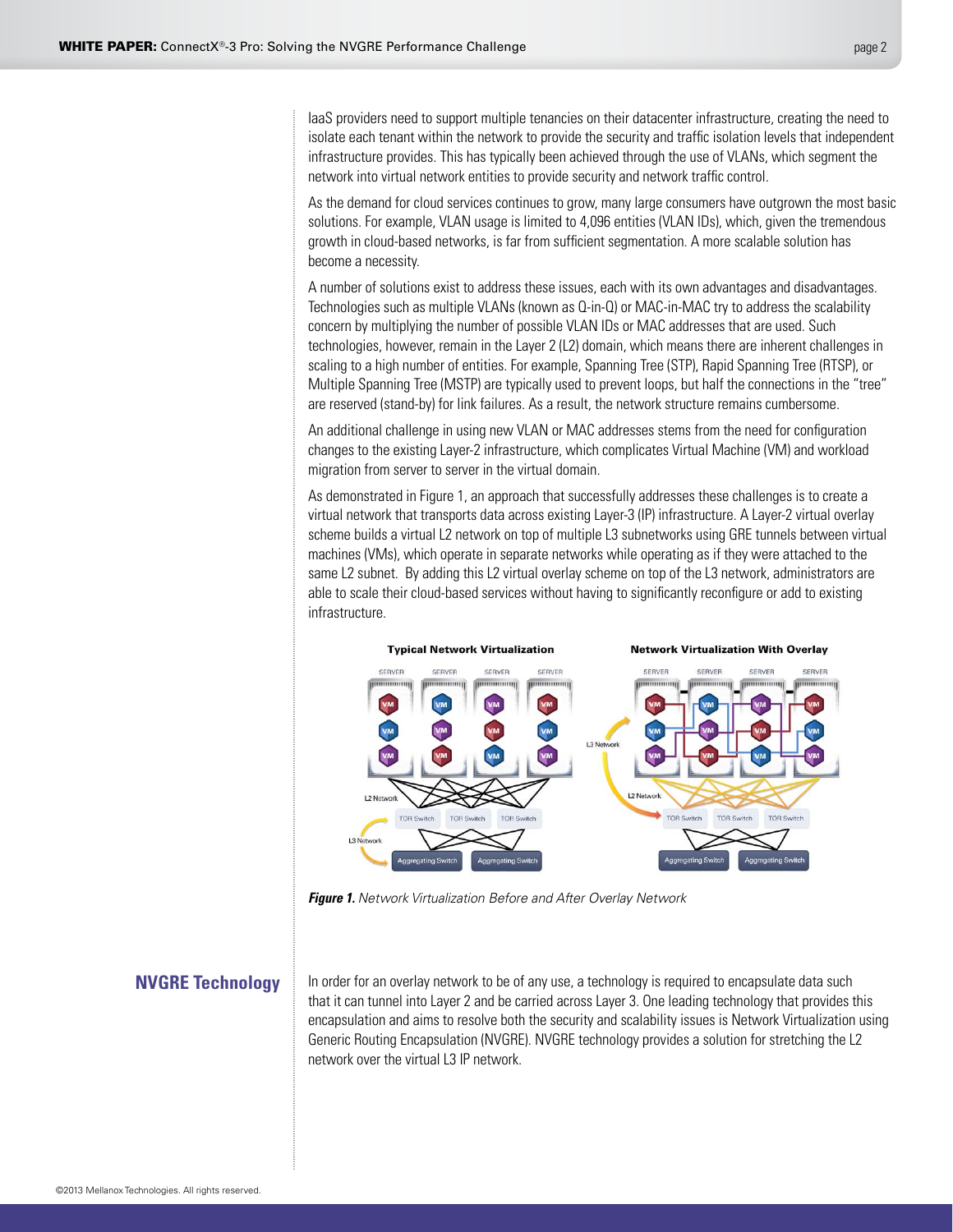<span id="page-2-0"></span>

*Figure 2. NVGRE Encapsulation*

The NVGRE concept is based on a new encapsulation for VM traffic in which a tunnel is created for the VM traffic using the GRE routing protocol. As Figure 2 shows, it encapsulates the VM's Layer 2 (Ethernet) traffic with new MAC and IP headers, and it adds an NVGRE header that includes a Tenant Network Identifier (TNI), a 24-bit identifier that radically extends the address space of the VLANs from 4,094 segments up to 16.7 million available IDs, solving the scalability issue.

The encapsulation consists of:

- An outer MAC address, which provides the physical destination and source addresses of the hypervisors or of intermediate L3 routers
- An optional 802.1q address to further delineate NVGRE traffic on the LAN
- Outer IP addresses, which are the IP addresses assigned to the hypervisors that are communicating over L3
- A GRE header that designates the TNI. Each TNI is associated with a specific GRE tunnel that identifies the tenant's unique virtual subnet within the cloud.

The encapsulation and decapsulation process is handled within the hypervisor, which connects the virtual machines with the IP network. The hypervisor, therefore, ensures that the virtual machines themselves are completely unaware of the GRE protocol that has been implemented to communicate between them.

Multicasting is yet another benefit of transporting messages via L3, as opposed to L2, which only offers broadcasting. The hypervisor determines whether the communicating virtual machines are within the same multicast group and thereby determines whether unicast or IP multicast is required. The hypervisor is able to differentiate between individual logical networks and to identify new virtual machines to be associated with multicast groups.

NVGRE is truly a hybrid solution, combining the benefits of L2, such as the ability to shift the location of VMs to maximize the efficiency of the datacenter, with the scalability realized by transporting via L3.

Considering its ability to address the challenges of VLAN grouping using a virtualization solution, an NVGRE solution is considered an ideal technology for network administrators working within a cloud computing environment.

## **NVGRE's Hidden Challenge**

Although NVGRE solves scalability and security concerns, and although it does so at very little monetary expense, there are two major concerns that can impact IaaS performance:

- **1.** In a traditional Layer-2 network, sizeable processing savings are realized by using CPU offloads. However, in an NVGRE setup, the classical offloading capabilities of the network interface controller (NIC), such as checksum offloading and large segmentation offloading (LSO), cannot be used because the inner packet is no longer accessible due to of the added layer of encapsulation. As such, additional CPU resources are required to perform tasks that would previously have been handled more efficiently by the existing NIC.
- **2.** NVGRE restricts the ability to use Receive Side Scaling (RSS) to distribute traffic across multiple cores based on the inner packet, meaning that there is a severe reduction in bandwidth.

This unanticipated degradation in performance and increase in CPU overhead significantly offsets the many benefits of using NVGRE.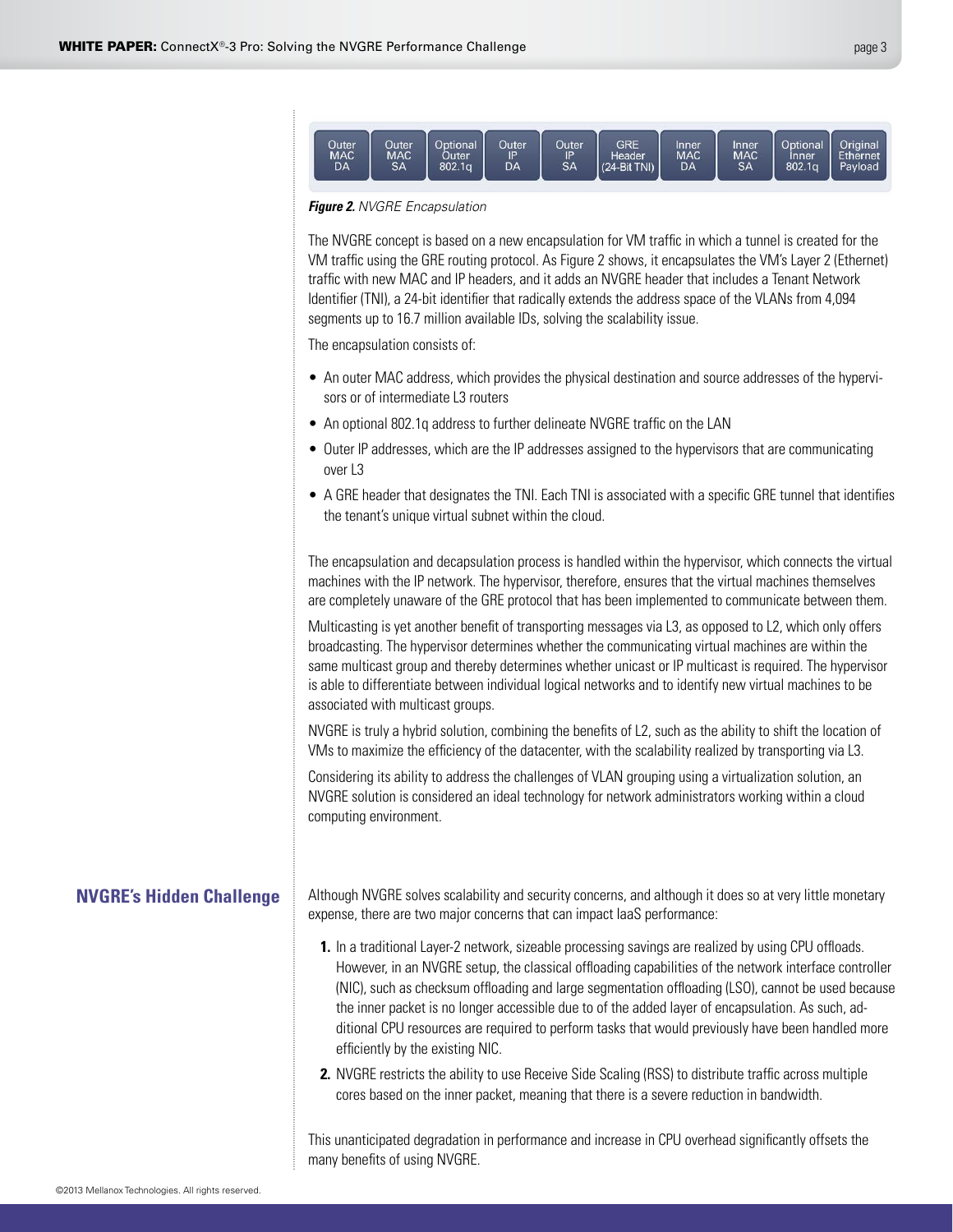## <span id="page-3-0"></span>**ConnectX-3 Pro Solves the Performance Challenge**

While NVGRE offers significant benefits in terms of scalability and security of virtualized networks, it is not as valuable unless it maintains the availability of the CPU and a similar rate of throughput. However, because NVGRE uses an additional encapsulation layer, it requires a high level of CPU usage and prevents traditional offloads from reducing that workload. Throughput it also affected by this unfortunate and unintended consequence.

In order for NVGRE to be of real value, the extra CPU overhead it creates must be eliminated.

This can be achieved by supporting all existing hardware offloads in the network controllers. This includes:

- Allowing checksum to be performed on both the outer and inner headers
- Performing large segmentation offloading
- Handling Netqueue to ensure that virtual machine traffic is distributed between different CPU cores in the most efficient manner

Mellanox's ConnectX-3 Pro is the only NIC that currently handles the traditional offloads despite the extra encapsulation layer. Its impact on the CPU workload is dramatic. As Figure 3 shows, the CPU is freed up by as much as 73.9% when sending 64k messages, thanks to the addition of HW offloading performed by ConnectX-3 Pro.



*Figure 3. NVGRE Send Offload*

While ConnectX-3 Pro's reduction of CPU overhead in receive operations is lower, it is not insignificant, lessening the strain by up to 26%, as seen in Figure 4.



*Figure 4. NVGRE Receive Offload*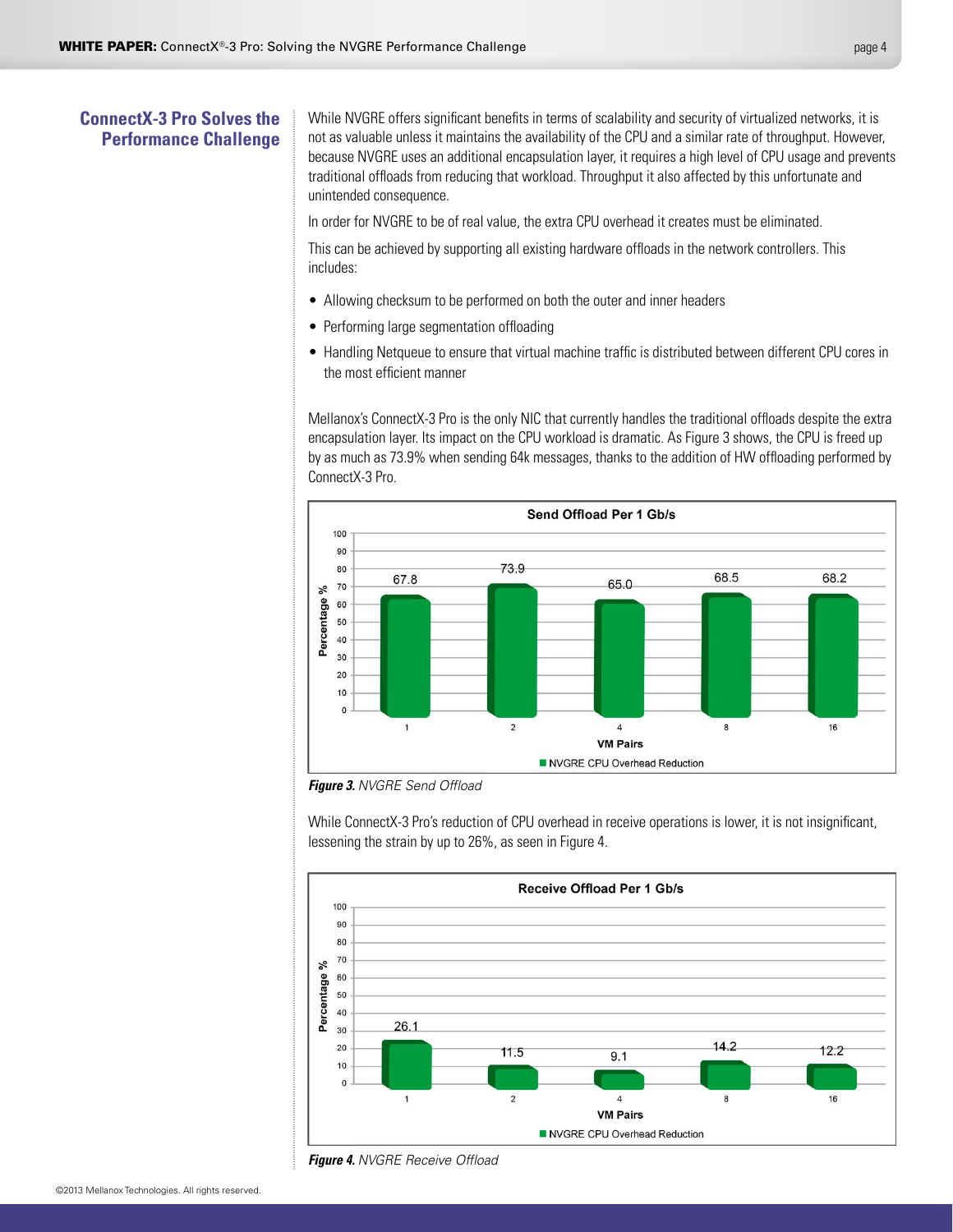If one assumes that for every send operation there is a receive operation and vice versa, then it is fair to assume that a straight average (send + receive divided by 2) will provide the overall impact of ConnectX-3 Pro on CPU overhead. As Figure 5 illustrates, the average savings in CPU overhead is between 37-47% when using NVGRE with the ConnectX-3 Pro versus using NVGRE with other NICs.



*Figure 5. NVGRE Average Total Offload*

Furthermore, ConnectX-3 Pro enables RSS to steer and distribute traffic based on the inner packet, and not , like other NICs, only the outer packet. The primary benefit of this is that it allows multiple cores to handle traffic, which then enables the interconnect to run at the intended line-rate bandwidth, not at reduced bandwidth as occurs when NVGRE is used without RSS.



*Figure 6. Throughput With and Without NVGRE*

While other NICs see a dropoff of as much as 65% of the intended bandwidth when using NVGRE because of their inability to gain access to the inner packet for RSS to distribute traffic across multiple cores, ConnectX-3 Pro maintains near-line-rate throughput, as displayed in Figure 6.

ConnectX-3 Pro addresses the unintended performance degradation seen when using NVGRE in both CPU usage and throughput. By using ConnectX-3 Pro, the scalability and security benefits of NVGRE can be utilized without any decrease in performance and without a dramatic increase in CPU overhead.